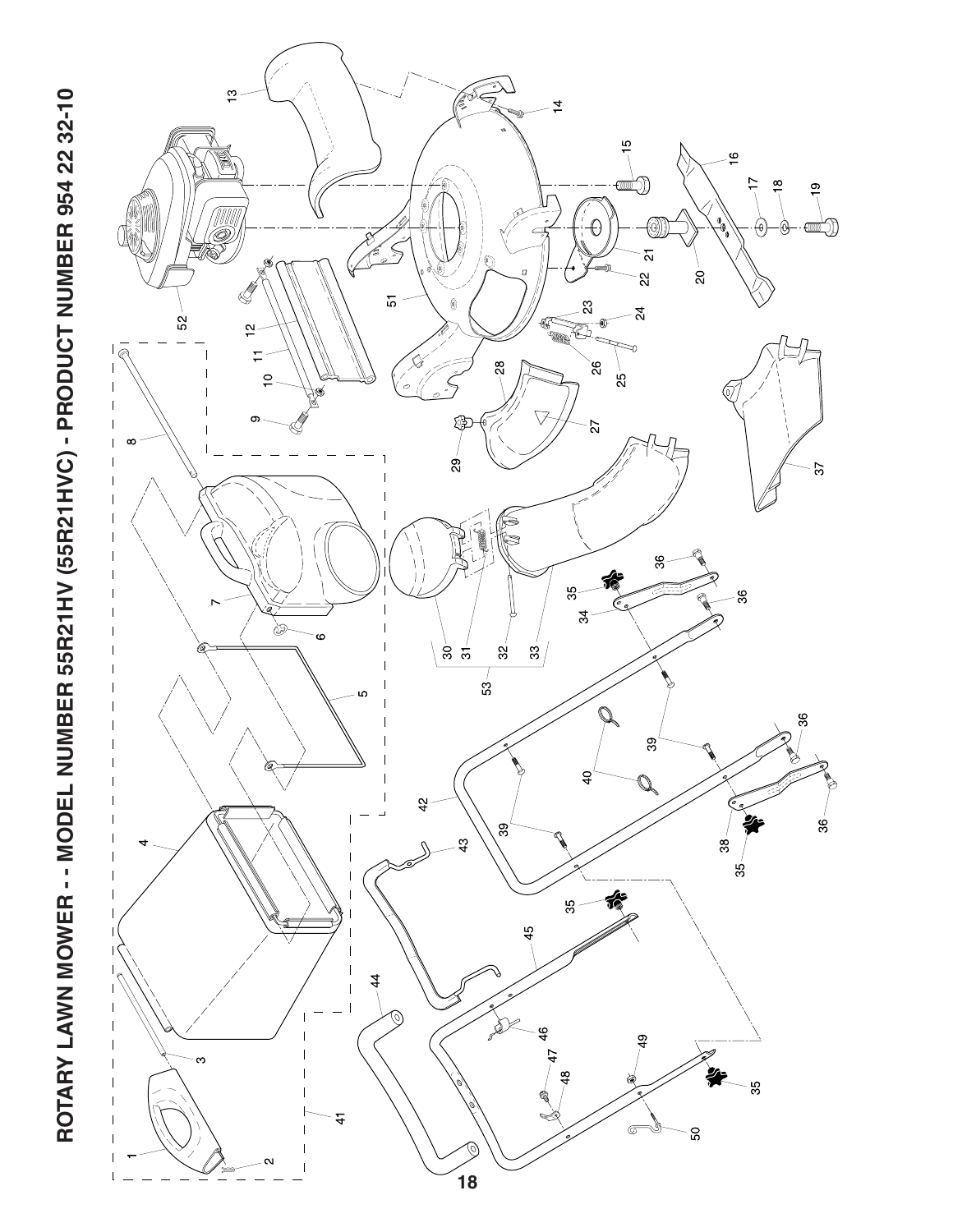| į<br>I                        |
|-------------------------------|
|                               |
|                               |
|                               |
| <b>TACCELO CLC</b><br>ŗ       |
|                               |
|                               |
| j                             |
|                               |
|                               |
|                               |
| ī                             |
| ֧֓֓֓֓֓֓֓֓֓֓֓֓֓֓֓֓֓֓֓֓׆֬֝֬֓    |
|                               |
| l                             |
|                               |
| ĺ                             |
|                               |
| İ                             |
|                               |
|                               |
|                               |
| l                             |
| i<br>İ                        |
| ſ                             |
| ו<br>ו                        |
|                               |
|                               |
| I                             |
| Ú<br>l<br>I                   |
| $\overline{\phantom{0}}$<br>¢ |
| ij<br>Ľ                       |
| I<br>Π                        |
| ĭ<br>ſ                        |
| l                             |
|                               |
| (                             |
|                               |
| "有些问题,                        |
| I                             |
|                               |
|                               |
| ς                             |
|                               |

| <b>DESCRIPTION</b>             | Rear<br>Grassbag,<br>Handle, | Hairpin Cotter                         | Grassbag<br>Rod, Rear Handle,                                  | Grassbag       |                             | Grassbag<br>Frame, | E-Ring                             | Grassbag<br>Door,                     | Pivot<br>Rod,               | Bolt                           | Nut, Hex          | Skirt<br>Rear<br>Tube,   | Rear<br>Skirt, | Front<br>Cover, | Hex Washer Head<br>Screw, | Bolt, Engine Mounting   | $\frac{1}{2}$<br>Blade,          | Hardened<br>Washer, | Lock<br>Washer | $^{\circ}$<br>Grade<br>Hex Head,<br>Screw,       | Blade<br>Adapter, | Shield<br>Debris | Serrated<br>Hex Head,<br>Screw,                                                                              | Door<br>Mulcher<br>Bracket,<br>Mounting | Hex<br>Nut,                            | Hinge<br>Rod, | Door<br>Mulcher<br>Spring, | Danger<br>Decal, | Door<br>Mulcher    | Knob         | Discharge Chute<br>Door, | Chute<br><b>Discharge</b><br>Door,<br>Spring, |  |
|--------------------------------|------------------------------|----------------------------------------|----------------------------------------------------------------|----------------|-----------------------------|--------------------|------------------------------------|---------------------------------------|-----------------------------|--------------------------------|-------------------|--------------------------|----------------|-----------------|---------------------------|-------------------------|----------------------------------|---------------------|----------------|--------------------------------------------------|-------------------|------------------|--------------------------------------------------------------------------------------------------------------|-----------------------------------------|----------------------------------------|---------------|----------------------------|------------------|--------------------|--------------|--------------------------|-----------------------------------------------|--|
| PART<br>$\mathbf{\frac{O}{Z}}$ | ပိ<br>ာ<br>532               | $\mathbf{\Omega}$<br>$\sim$<br>S3<br>8 | ო<br>်စို<br>र्षे<br>$\frac{\infty}{\infty}$<br>និង<br>និង និង | -77<br>8       | <b>90-</b><br>$\frac{5}{6}$ | 85                 | $\frac{4}{1}$<br>8<br>$\circ$<br>Ō | $\frac{8}{1}$<br>Š<br>ၜ<br>888<br>888 | 34-79<br>$\frac{\infty}{1}$ | 04-05<br>$\overline{4}$<br>872 | 04-00<br>8<br>873 | 06-92<br>စ္              | 05-66<br>င္    | $05 - 19$       | 45-72<br>$\frac{50}{10}$  | 04-06<br>$\frac{15}{1}$ | 90-28<br>$\frac{\infty}{\infty}$ | $10 - 74$<br>85     | 02-63<br>85    | $\overline{\phantom{0}}$<br>$34 - 3$<br>$\infty$ | 34-28<br>$\infty$ | $05 - 16$<br>တ   | 04-06<br>0<br>Õ<br>ល្គល្គល្គល្គល្គល្គល្គល្គក្រសួលល្អល្គល្អ<br>ហ្គូល្គល្គល្គល្គល្គល្គល្គស្គល្គល្គល្គល្អល្គល្អ | 36-09<br>$\infty$                       | -52<br>$\overline{\phantom{0}}$<br>LO. | 34-45<br>∞    | 34-46<br>$\infty$          | $73 - 39$<br>0   | ယ<br>$05-1$<br>တ ထ | 34-47<br>532 | $05 - 80$<br>တ ထ<br>532  | $\infty$<br>$\sim$<br>×,<br>र्ऋ               |  |
| KEY<br>$\frac{1}{2}$           |                              | $\sim$                                 | ო                                                              | $\overline{4}$ |                             | LO                 | $\circ$                            | $\sim$                                | $\infty$                    | െ                              |                   | $\overline{\phantom{0}}$ | 으              | $\frac{1}{2}$   | $\overline{4}$            | $\frac{5}{1}$           |                                  | 979                 |                | $\frac{6}{1}$                                    |                   |                  | <u>នសង្គូនងូនសូននិង</u>                                                                                      |                                         |                                        |               |                            |                  |                    |              |                          |                                               |  |

| <b>DESCRIPTION</b>    | 舌<br>Adjustment Bracket, Lower Handle,<br>Rod, Door, Discharge Chute<br>Discharge Chute, Plastic    | Bolt, Shoulder<br>Knob, Star                 | Deflector, Discharge | 군<br>Adjustment Bracket, Lower Handle,<br>Bolt, Handle | jθ<br>.<br>Nire | Grassbag Assembly, Complete | $1-8$<br>Consists of Key Numbers | Handle Assembly, Lower      | Bail, Control | Grip, Foam     | Handle Assembly, Upper (Includes Foam Grip)                                                          | Engine Zone Control<br>Cable, I | Screw | Bracket, Upstop | Nut, Hex | Rope Guide | Kit, Housing | Engine, Honda, Model Number GCV160 | (For engine service and replacement parts,<br>call Honda at 1-800-426-7701) | Discharge Chute Assembly, Complete | Consists of Key Numbers 30 through 33) | Decal, Warning (not shown)   | Owner's Manual, English / French | NOTE: All component dimensions given in U.S. inches. |                    |
|-----------------------|-----------------------------------------------------------------------------------------------------|----------------------------------------------|----------------------|--------------------------------------------------------|-----------------|-----------------------------|----------------------------------|-----------------------------|---------------|----------------|------------------------------------------------------------------------------------------------------|---------------------------------|-------|-----------------|----------|------------|--------------|------------------------------------|-----------------------------------------------------------------------------|------------------------------------|----------------------------------------|------------------------------|----------------------------------|------------------------------------------------------|--------------------|
| PART<br>$\frac{1}{2}$ | 34-45<br>$\frac{\infty}{1}$<br>ល្គល្គល្គល្គល្គល្គល្គល្អ<br>នានានានានានានានានា<br>លេចលេចល្គល្គល្គល្អ | 076996<br>646499<br>64649<br>$\overbrace{0}$ |                      | 74-26<br>45-68                                         | 64-26<br>8      | 05-79<br>$\frac{9}{5}$      |                                  | 70-96<br>$\frac{\infty}{1}$ | $\infty$      |                | 8848670<br>8496770<br>844578<br>ល្គល្គល្គល្គល្គល្គល្គល្អ<br>នានានានានានានានានា<br>លេចលេចល្គល្គល្គល្អ |                                 |       | 52-03           | 45-69    | 85-01      | 97-92        | ï                                  |                                                                             | 532 18 90-14                       |                                        | 532 16 23-00<br>532 19 04-62 |                                  |                                                      | 1 inch = $25.4$ mm |
| KEY<br>$\frac{1}{2}$  | လ္က                                                                                                 | 888868884                                    |                      |                                                        |                 | $\frac{4}{5}$               |                                  | 42                          | $\frac{3}{4}$ | $\overline{4}$ | $4444$<br>4444                                                                                       |                                 |       |                 |          |            | 9052<br>9052 |                                    |                                                                             | 53                                 |                                        | ı<br>ï                       | ı                                |                                                      |                    |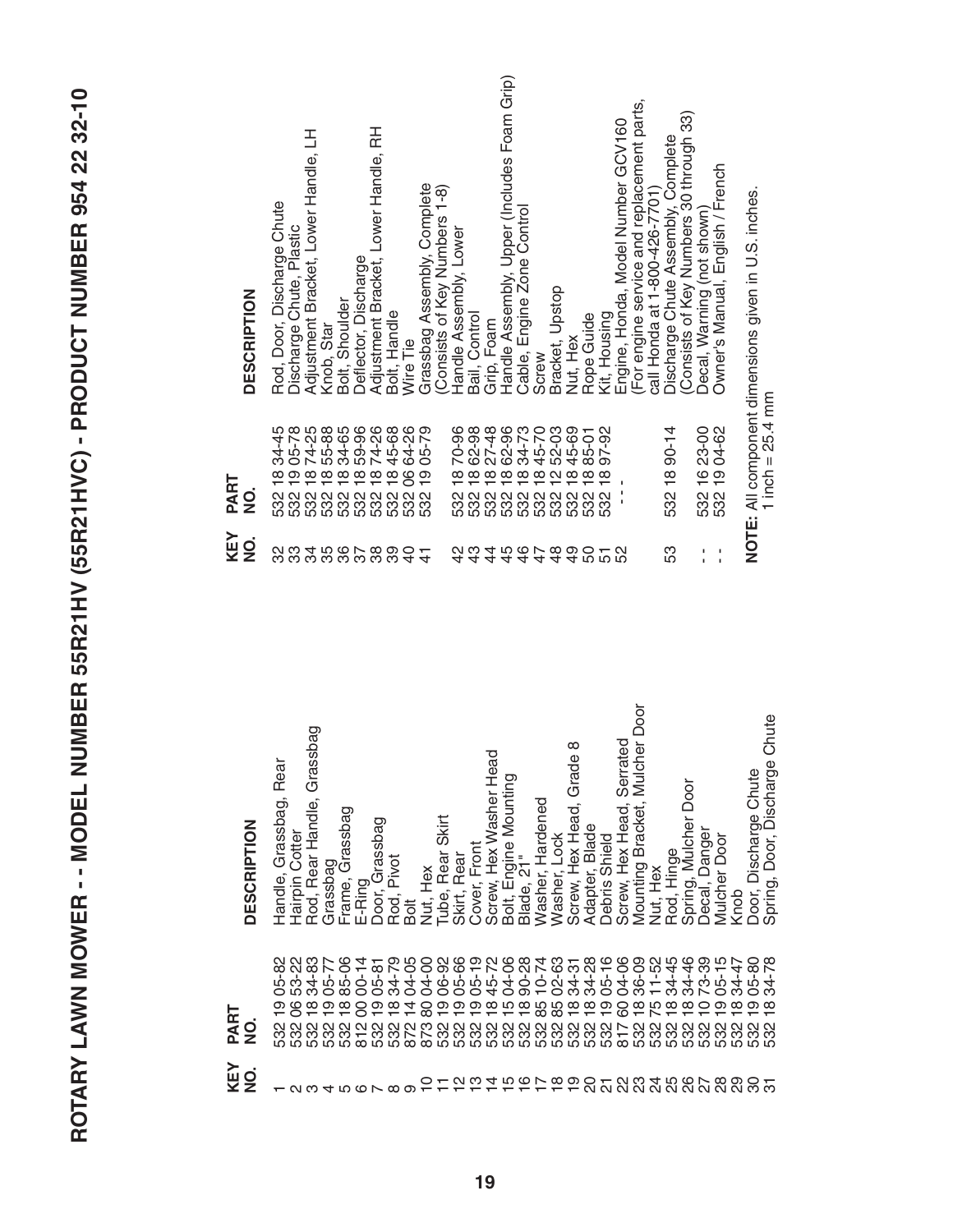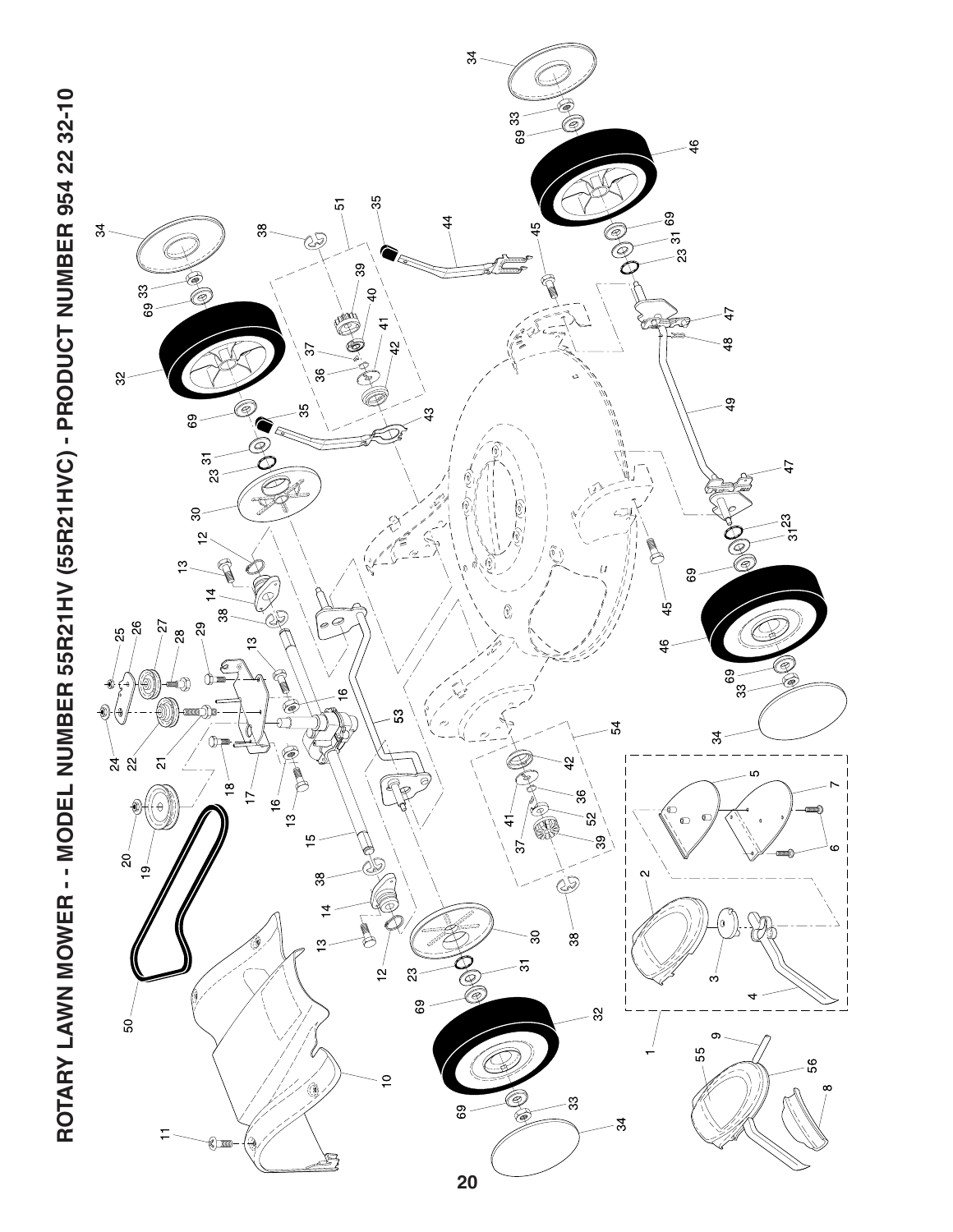| ֧֧ׅ֧֧ׅ֧֚֚֚֚֚֚֚֚֚֚֚֚֚֚֚֚֚֚֚֚֚֚֚֚֚֬֡֓֜֓֡֟֓֡֓֝֬֜֓<br>I                                                                          |
|------------------------------------------------------------------------------------------------------------------------------|
|                                                                                                                              |
|                                                                                                                              |
|                                                                                                                              |
|                                                                                                                              |
|                                                                                                                              |
| $\frac{1}{2}$                                                                                                                |
|                                                                                                                              |
|                                                                                                                              |
| $\frac{1}{2}$                                                                                                                |
|                                                                                                                              |
|                                                                                                                              |
| l                                                                                                                            |
| <b>TOMA</b>                                                                                                                  |
|                                                                                                                              |
|                                                                                                                              |
|                                                                                                                              |
|                                                                                                                              |
| Í<br> <br>                                                                                                                   |
|                                                                                                                              |
|                                                                                                                              |
| J<br>Ú                                                                                                                       |
| J<br>O                                                                                                                       |
| ij<br>r<br>I                                                                                                                 |
| Π<br>$\frac{1}{1}$<br>ĭ<br>ſ                                                                                                 |
| ļ<br>I                                                                                                                       |
| (                                                                                                                            |
|                                                                                                                              |
| - 4 m m m m<br>ĺ<br>I                                                                                                        |
|                                                                                                                              |
| ֧֧֧֧֧֧֧֧֧֧֧֧֧֧֞֝֝֝֝֝֝֝֝֝֟֬֝֟֓֟֓֝֬֝֓֟֓֝֬֝֓֟֓֟֓֟֓֟֓֟֓֟֓֟֓֟֓֝֓֝֬֝֓֝֓֝֬֝֬֝֬֝<br>֧֪֪֪֪֧֧֧֧֧֧֧֧֧֧֧֧֧֧֧֧֝֝֝֝֝֬֝֬֝֝֬֝֬֝֬֝֬֝֬<br>֧֪֧֝ |
| $\overline{\phantom{a}}$<br>.<br>۲                                                                                           |
|                                                                                                                              |

| <b>DESCRIPTION</b>         | R<br>Consists of Key Numbers 2 through<br><b>Drive Control Assembly, Complete</b> | Pop<br>Control,<br>Control<br>Drive i<br><b>Drive</b><br>Pulley,<br>Cover, | Control (blue)<br>Drive C<br>-ever, | Drive Control, Bottom<br>Torx Head #8-5/8<br>Screw,<br>Cover, | Drive Control<br>Bracket, Mounting, I<br>Cap, Drive Control, | Bottom<br>Drive Contro<br>Cable,        | Cover Assembly, Drive          | Screw | Ring, Retaining | Screw                        | Bearing / Axle Support | Gear Case Assembly (See Breakdown) | Nut, Hex   | Pulley<br>Bracket, Gear Case / Drive | Screw           | Pulley, Drive     | Nut, Hex, Flangelock    | Bolt, Idler | Pulley Assembly, V-Groove              | O-Ring                           | Nut, Hex, Flangelock | Lock<br>Nut, Hex,        | Idler Arm            | Pulley, Idler          | Bolt, Hex Head, Shoulder | 1/16<br>Screw 1/4-20 x                              |
|----------------------------|-----------------------------------------------------------------------------------|----------------------------------------------------------------------------|-------------------------------------|---------------------------------------------------------------|--------------------------------------------------------------|-----------------------------------------|--------------------------------|-------|-----------------|------------------------------|------------------------|------------------------------------|------------|--------------------------------------|-----------------|-------------------|-------------------------|-------------|----------------------------------------|----------------------------------|----------------------|--------------------------|----------------------|------------------------|--------------------------|-----------------------------------------------------|
| PART<br>$\dot{\mathbf{z}}$ | $53 - 12$<br>$\frac{8}{1}$<br>532                                                 | ల్గా<br>$\mathbf{L}$<br>လွှဲ<br>$\infty$<br>Ņ<br>က                         | 73-53<br>02-83<br>တ                 | 82-78<br>16-98<br>$\infty$<br>$\infty$                        | 70-97<br>$\infty$                                            | 62-97<br>$\infty$<br>$\infty$           | 82-80<br>05-65<br>45-71<br>တ ထ |       | $00 - 12$<br>8  | 34-50<br>$\overline{\infty}$ | $71 - 20$<br>$\infty$  | 36-99<br>$\infty$                  | 20-04<br>က | 70-93<br>$\frac{8}{1}$               | $10 - 11$<br>54 | 94-08<br>$\infty$ | $20 - 10$<br>က ထ        | 86-11       | 45-43<br>$\mathbf{\underline{\infty}}$ | $81 - 52$<br>$\overline{\infty}$ | $\overline{4}$       | 52-12<br>05-00<br>က<br>တ | $0 - 98$<br>$\infty$ | 60-43<br>$\frac{6}{1}$ | 08-29<br>$\frac{6}{1}$   | .<br>उ<br>8<br>$\overline{\phantom{0}}$<br>$\infty$ |
| KEY<br>$\frac{1}{2}$       |                                                                                   | പ ന                                                                        | $\overline{4}$                      |                                                               |                                                              | $\frac{0}{4} \cos 2\theta \cos 2\theta$ |                                |       | 722             |                              |                        | 7.5678                             |            |                                      |                 | င္                | 0 T N M T H M W T W M W |             |                                        |                                  |                      |                          |                      |                        |                          |                                                     |

| <b>DESCRIPTION</b>         | Cover, Dust, Wheel<br>Washer, Flat 3/8                          | $2 - 1/4$<br>$\frac{\mathsf{x}}{\mathsf{0}}$<br>Rear<br>Wheel Assembly, | Nut, Hex<br>Hubcap               | Knob                                | Spring, Torsion | Pawl                              | E-Ring | Gear      | 舌<br>Retainer, Drive, | Disc, Drive | Friction<br>Seal, | Rear<br>Height,<br>ever, Selector, Wheel | Front<br>Height,<br>-ever, Selector, Wheel | Screw | $9 \times 2 - 1/4$<br>Wheel Assembly, Front | Bushing, Front Axle | Retainer, Hairpin Cotter | Torque Shaft Assembly, Front | Belt, Drive       | Pinion Assembly, LH | Retainer, Drive, RH        | Rear Axle Assembly | Assembly, RH<br>Pinion   | Drive Control<br>Decal, | Drive Control Adjustment (bottom)<br>Decal, | Ball (Wheel<br>Bearing,       |
|----------------------------|-----------------------------------------------------------------|-------------------------------------------------------------------------|----------------------------------|-------------------------------------|-----------------|-----------------------------------|--------|-----------|-----------------------|-------------|-------------------|------------------------------------------|--------------------------------------------|-------|---------------------------------------------|---------------------|--------------------------|------------------------------|-------------------|---------------------|----------------------------|--------------------|--------------------------|-------------------------|---------------------------------------------|-------------------------------|
| PART<br>$\dot{\mathbf{z}}$ | 83-48<br>$34 - 5$<br>$\infty$<br>$\frac{\infty}{\infty}$<br>532 | 86-31<br>$\frac{8}{1}$                                                  | 39-23<br>36-95<br>8 <sup>o</sup> | 59-94<br>$\infty$ $\infty$ $\infty$ | 82-91           | 50-98<br>$\overline{\phantom{0}}$ | 00-58  | $51 - 03$ | $51 - 05$             | $51 - 04$   | 41-72<br>$\infty$ | 05-20                                    | $05 - 18$<br>တ တ ထ                         | 34-09 | 43-69<br>$\infty$                           | 34-38               | 96-75<br>ဖ               | 70-89<br>$\infty$            | 36-88<br>$\infty$ | 83-31<br>$\infty$   | $51 - 02$<br>$\sim \infty$ | 70-91              | 83-30<br>$\infty$<br>532 | 90-74<br>$\infty$       | $9 - 13$<br>$\frac{8}{1}$<br>532            | $0 - 68$<br>LO<br>$\sim$<br>Õ |
| KEY<br>gi                  | ౚ<br>$\overline{5}$                                             | 33                                                                      | 34                               |                                     | 0.80089744      |                                   |        |           |                       |             |                   |                                          |                                            |       |                                             |                     |                          | 4444444000000000             |                   |                     |                            |                    |                          |                         |                                             | 69                            |

NOTE: All component dimensions given in U.S. inches.<br>1 inch = 25.4 mm **NOTE:** All component dimensions given in U.S. inches. 1 inch  $= 25.4$  mm